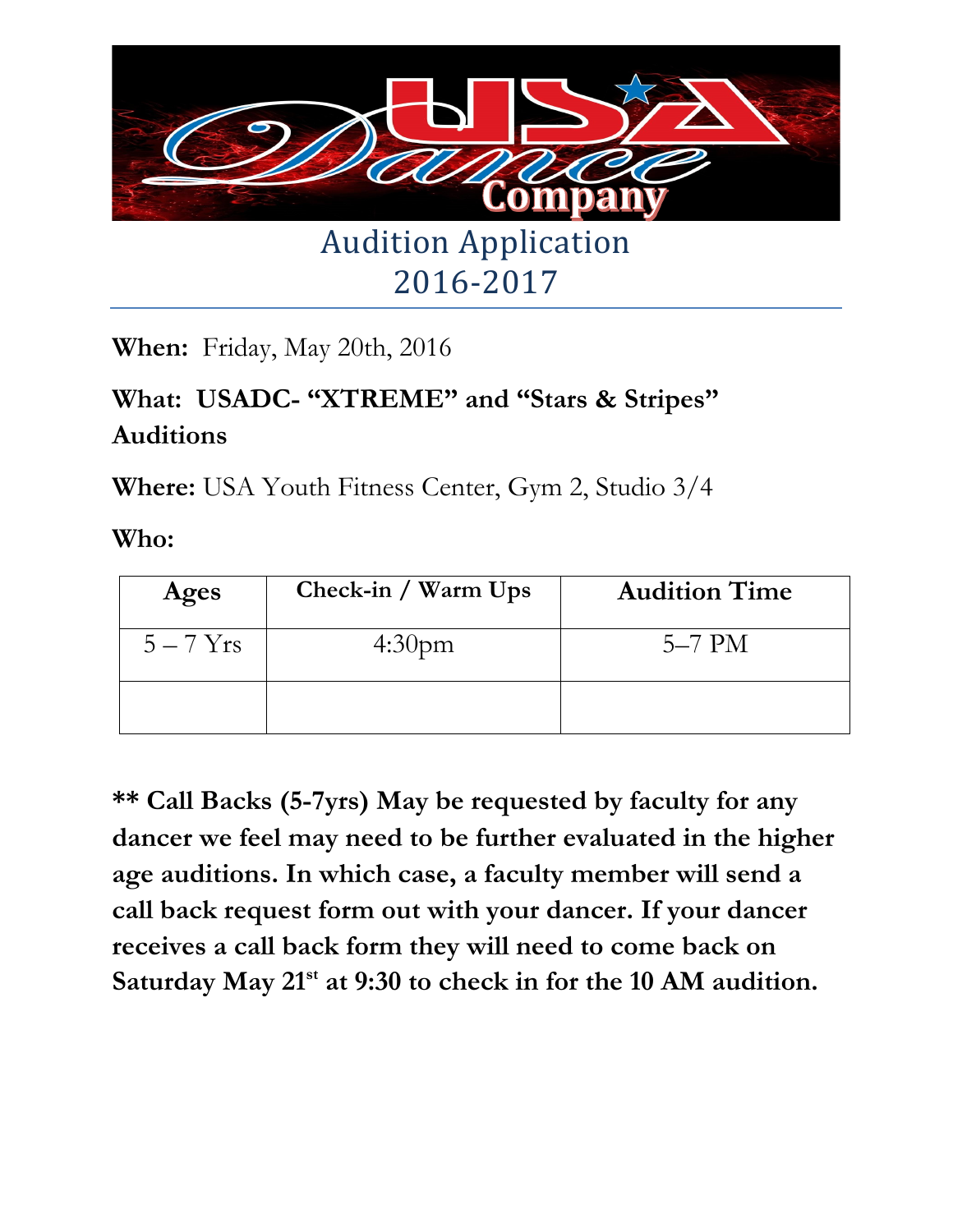When: Saturday, May 21<sup>st</sup>, 2016

#### **What: USADC- "XTREME" and "Stars & Stripes" Auditions**

**Where:** USA Youth Fitness Center, Gym 2, Studio 3/4

#### **Who:**

| Ages     | Check-in / Warm Ups                                                            | <b>Audition Time</b> |
|----------|--------------------------------------------------------------------------------|----------------------|
| $8 - 11$ | $9:30$ am                                                                      | $10 AM - 12 PM$      |
|          | All Dancers who receive a "Call Back" form<br>must stay for the 1 PM Audition. |                      |

**When:** Saturday, May 21<sup>st</sup>, 2016

## **What: USADC – "XTREME" and "Stars & Stripes" Auditions**

**Where:** USA Youth Fitness Center, Gym 2, Studio 3/4

**Who:**

| Ages                | Check-in / Warm Ups | <b>Audition Time</b> |
|---------------------|---------------------|----------------------|
| $12 + \text{Years}$ | 1 PM                | $1-4$ pm             |
|                     |                     |                      |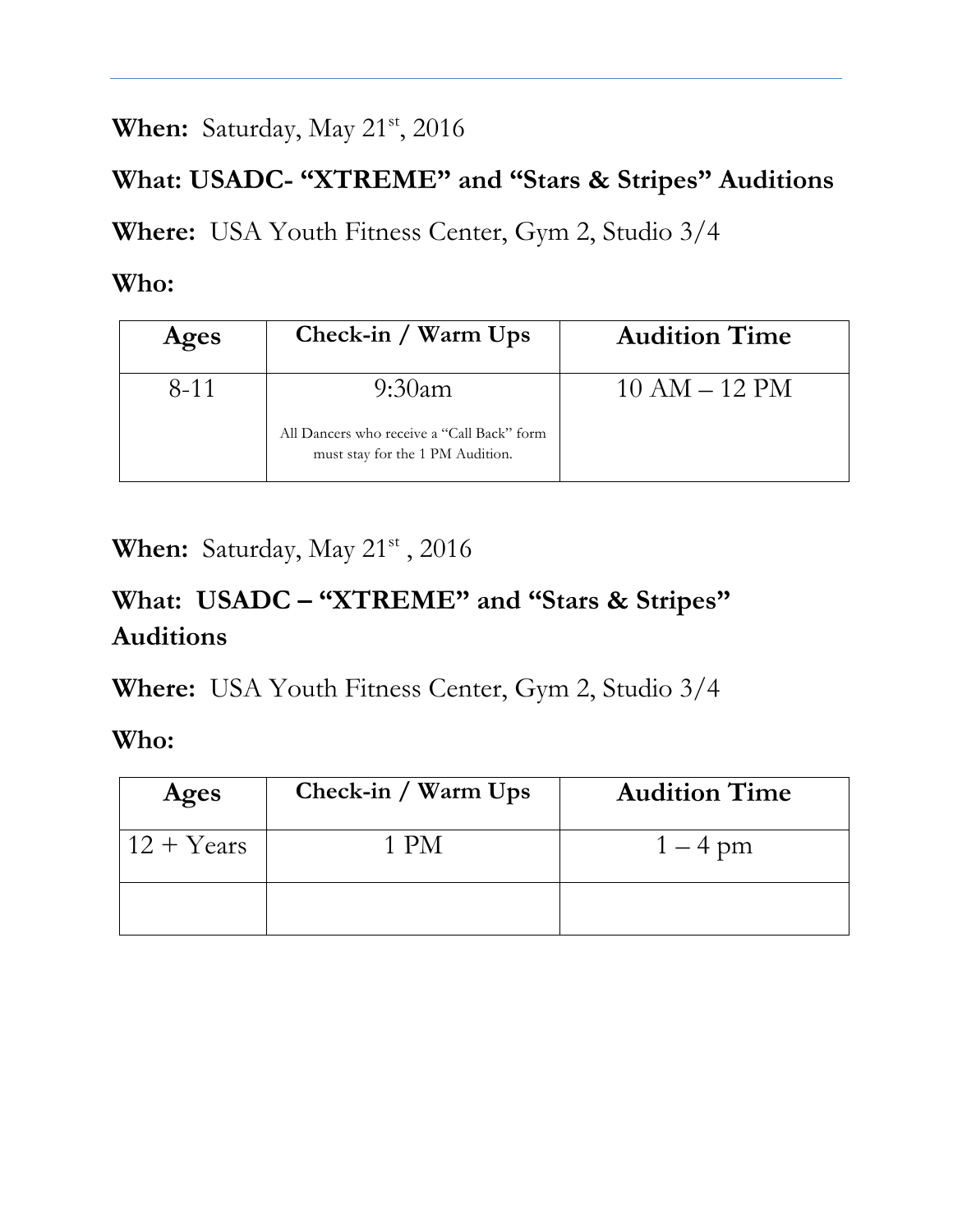When: Wednesday, May 18<sup>th</sup>, 2016

## **What: USADC- "Bomb Squad" Auditions**

**Where:** USA Youth Fitness Center, Gym 2, Studio 3/4

#### **Who:**

| Ages      | Check-in / Warm Ups | <b>Audition Time</b> |
|-----------|---------------------|----------------------|
| $10+Yrs$  | 4:00 <sub>pm</sub>  | $4-5$ PM             |
| $7-9$ Yrs | 4:30 <sub>pm</sub>  | $5 - 6$ PM           |
|           |                     |                      |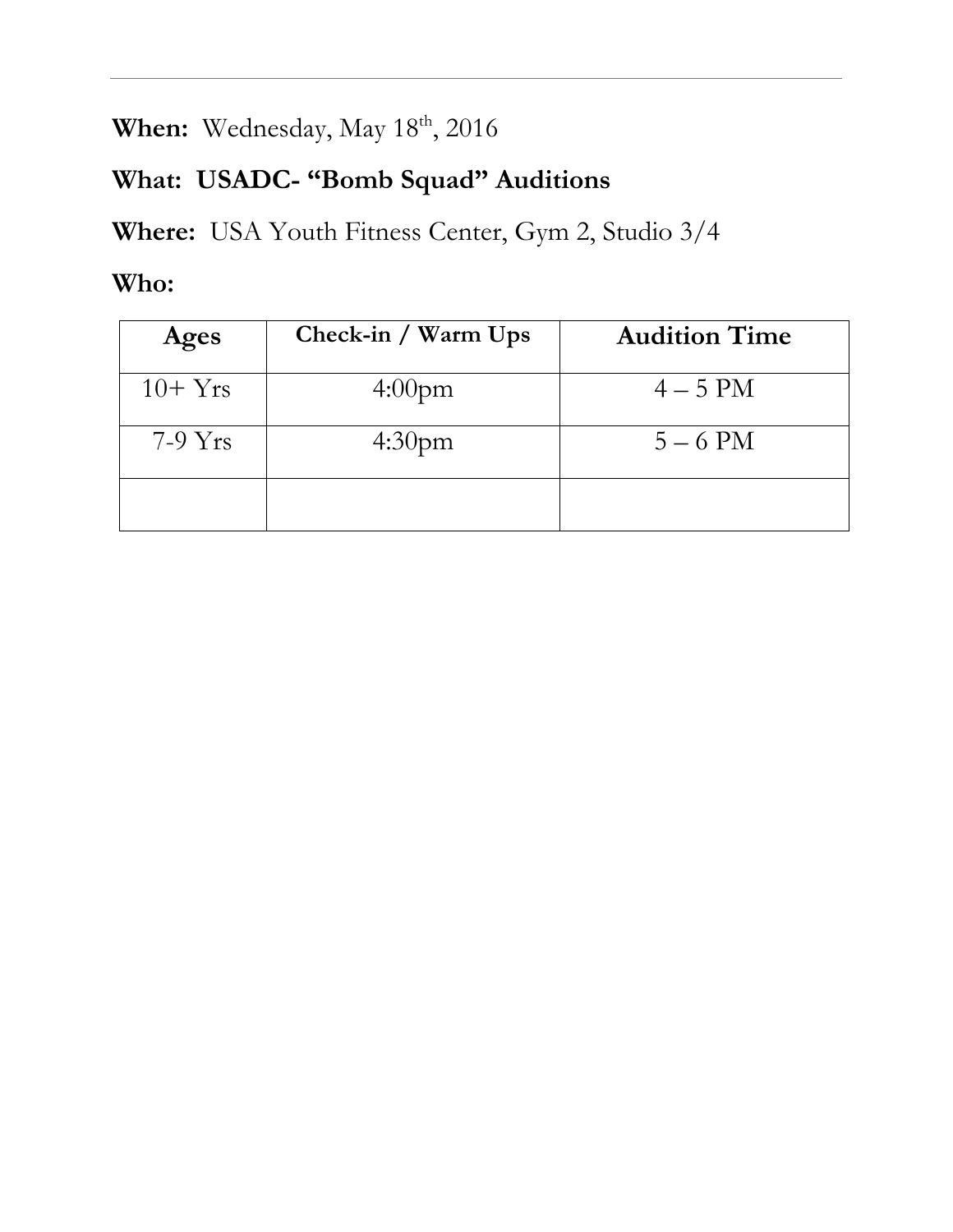#### **Attire:**

- Form-fitting Dance Clothes
- All dance shoes tap, jazz, pirouette, hip hop
- Hair in a bun (high, low, side your choice)
- Hip Hop-Hip Hop Attire

**USA Dance CO. is an award winning Dance Performance and Competitive Company. We pride ourselves in providing a POSITIVE, PROFESSIONAL environment. We focus on our dancers individual GROWTH and encourage our dancers to push to the next level and achieve their dreams!**

## **Questions about USADC- XTREME, Stars & Stripes or Bomb Squad Companies :**

**Tina Taylor-Schmidt, USA Dance Artistic Director Tina@usagymaz.com or 480-525-5115**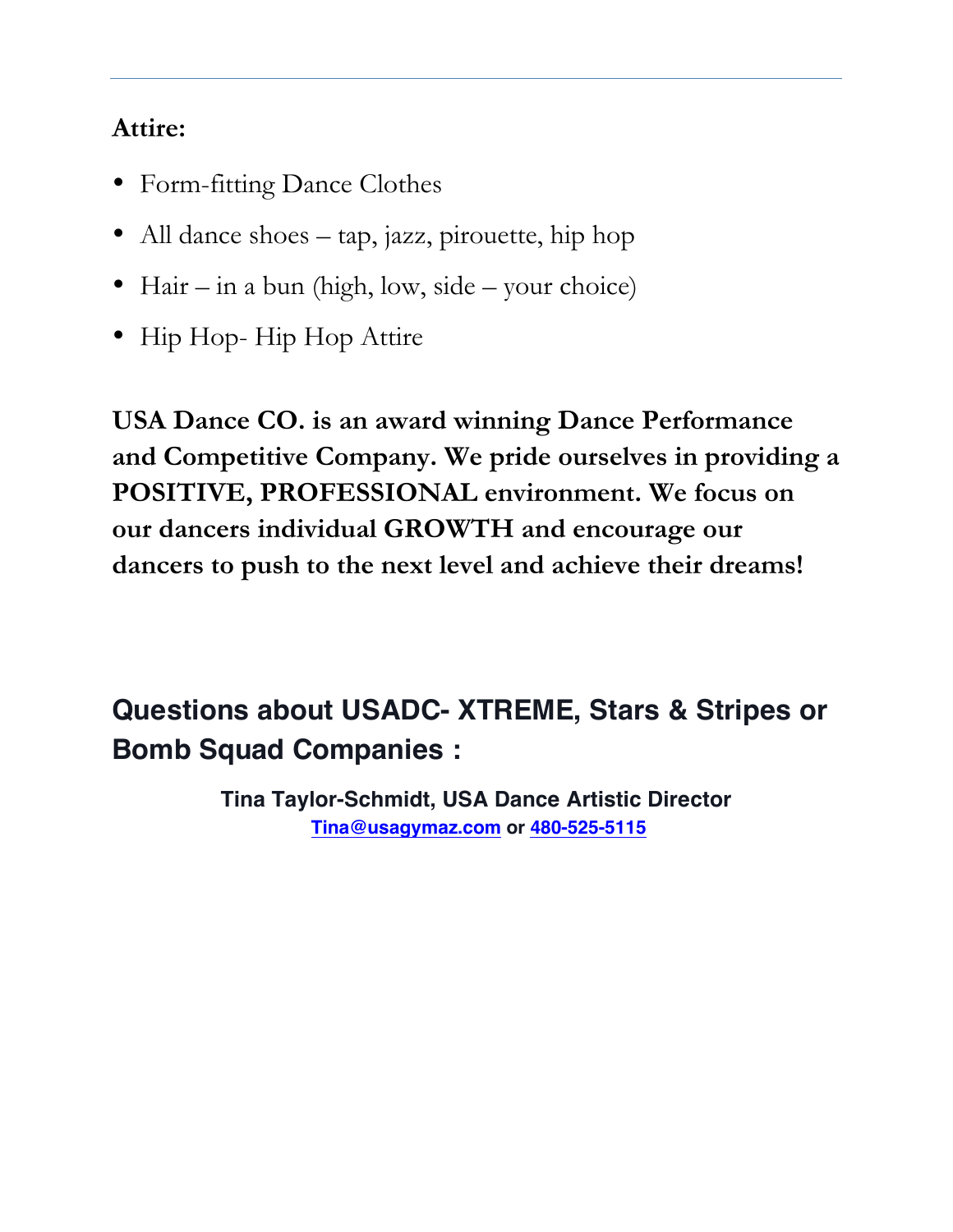# **Please Attach Head Shot to this audition form.**

Please Complete the Information Below in its Entirety. Incomplete Applications will not be Accepted.

| Dancer's Full Name                      |  |
|-----------------------------------------|--|
| <b>Existing Company Dancer</b>          |  |
| Parent 1 Name                           |  |
| <b>Parent 1 Email</b>                   |  |
| Parent 1 Phone<br>Able to Text Y/N      |  |
| <b>Home Address</b><br>City, State, Zip |  |
| Age                                     |  |
| <b>Birthdate</b>                        |  |
| Male or Female                          |  |
| <b>Years of Dance Experience</b>        |  |
| <b>Headshot Attached</b>                |  |